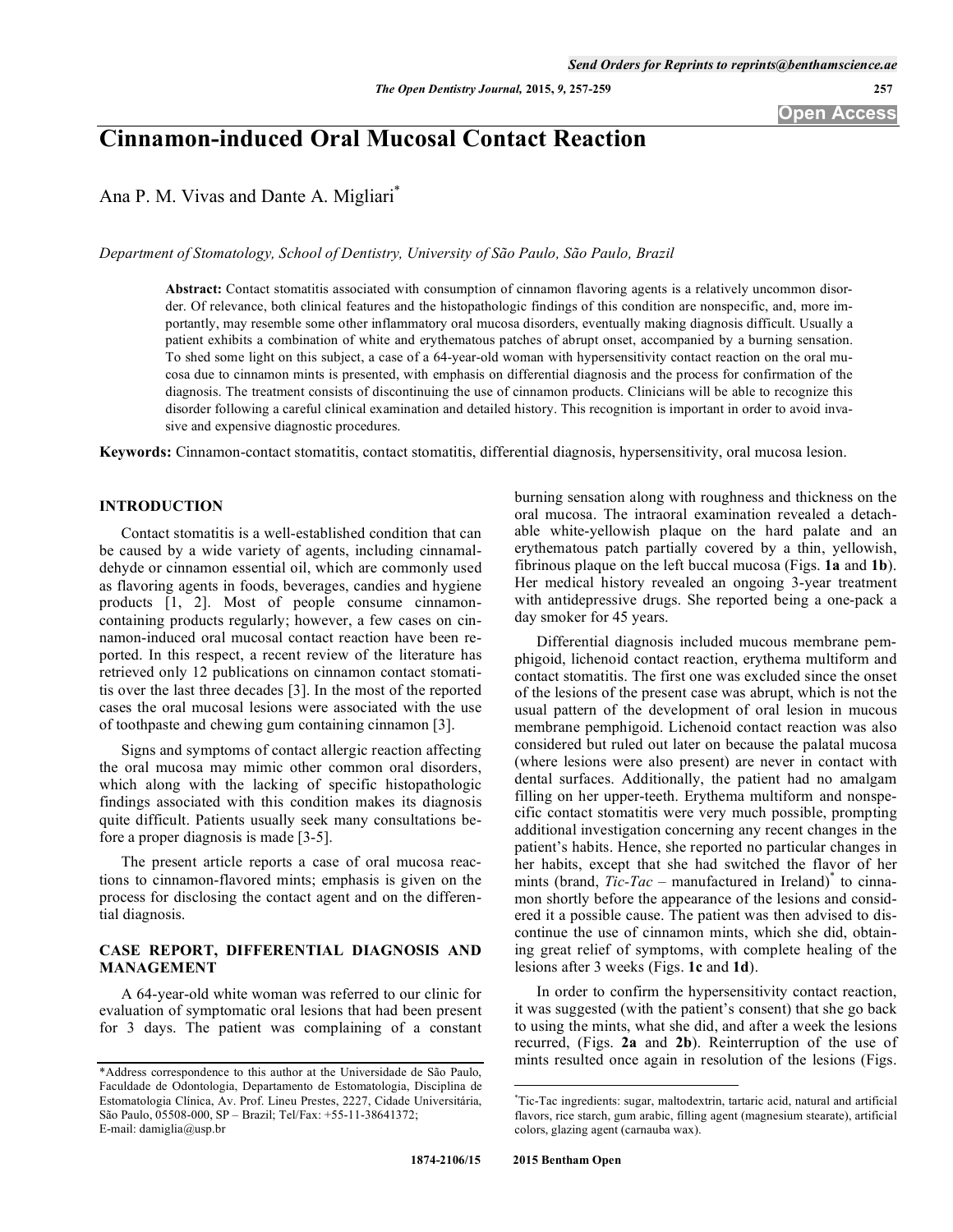**2c** and **2d**). Based on the clear relationship of the lesions and cinnamon flavoring, the diagnosis was contact stomatitis reaction.



**Fig. (1). (a):** Detachable white-yellowish plaque with a slightly erythematous mucosa beneath it, located on the palate. **(b):** An erythematous patch with a yellowish thin plaque on the left buccal mucosa. **(c)** and **(d):** Complete remission of the lesions after discontinuance of the cinnamon mints.



**Fig. (2). (a)** and **(b):** Recurrence of the lesions on the palate, but more evident on the buccal mucosa after the patient had been rechallenged with cinnamon mints. **(c)** and **(d):** Disappearance of the lesions following reinterrruption of the use of mints.

### **DISCUSSION**

Cinnamon-induced contact stomatitis is a relatively uncommon reaction [2]. The majority of cases are associated with the consumption of products containing cinnamaldehyde, cinnamic acid or cinnamon essential oil, which are used as flavoring agents in oral hygiene products, foods, chewing gums and other products [4, 5]. Clinical presentation of oral lesions is heterogeneous and can include pain and burning sensation, with urticarial swelling, erythematous patches, ulceration, adherent and peeling white patches, sloughing and vesicular lesions [1, 4, 6]. Besides being underestimated by clinicians, the nonspecific signs and symptoms of contact stomatitis pose difficulty for the diagnosis [3, 4]. In this context, a careful clinical history is crucial for a prompt diagnosis.

Calapai *et al.* (2014), based on their critical review of cases reported in the literature, proposed an algorithm for diagnosis and clinical management of cinnamon contact stomatitis. In it, the authors emphasized that the process to disclose a contact stomatitis reaction should be based mainly on an accurate examination of the oral cavity coupled with a careful history of the initial development of the lesion(s). The diagnosis confirmation lies on the withdrawal of the suspected compound with the disappearance of lesions, followed by a recurrence of lesions after the reintroduction (with the patient's consent) of the same agent. Yet, the authors suggest the patch test in order to confirm the allergy. Nevertheless, they point some difficulties of this test, such as the analysis of the positive result and the requirement of a multidisciplinary team, besides the risk of false negative results. Invasive and expensive investigations were recommended only in the persistent cases.

The management of the present case was carried out in accordance with the diagnosis process outlined in the aforementioned study [3]; the first step was the withdrawal of the cinnamon mints, leading to the complete healing of the lesions. This was followed by the recurrence of lesions when the patient was rechallenged with the mints. This procedure was sufficient to confirm the diagnosis of cinnamon contact stomatitis. Additionally, the patient has been free of any oral lesion ever since she stopped using any cinnamon-containing products.

Allergic contact stomatitis is a hypersensitivity reaction (type IV) that affects only individuals who have previously been sensitized to the allergen [1, 6]. Due to the cascade of cellular events involved, contact stomatitis does not become evident until several hours or even days after exposure to the antigen; hence termed as "delayed hypersensitivity reaction".

Lesions typically develop at sites of direct exposure to cinnamon agents [7]. Hence, oral anatomic distribution may be generalized when associated with liquid or pasty products, or more focal when solid products are used. The histopathologic aspect of allergic contact stomatitis is nonspecific but generally consistent with the clinical diagnosis [1, 8]. Treatment consists of eliminating the causal agent and instructing the patient to avoid using products containing cinnamon.

#### **CONCLUSION**

Cinnamon contact stomatitis may present as non-specific clinical features, causing misdiagnosis. Careful anamnesis is essential to establish the prompt diagnosis and provide suitable clinical management. Complex procedures in the process of diagnosis may be unnecessary. Clinicians should suspect of this condition whenever patients report use of cinnamon products.

#### **CONFLICT OF INTEREST**

The authors confirm that this article content has no conflict of interest.

#### **ACKNOWLEDGEMENTS**

We would like to thank Professors Celso Lemos and Fabio Alves for their important contribution for the diagnosis process of the present case.